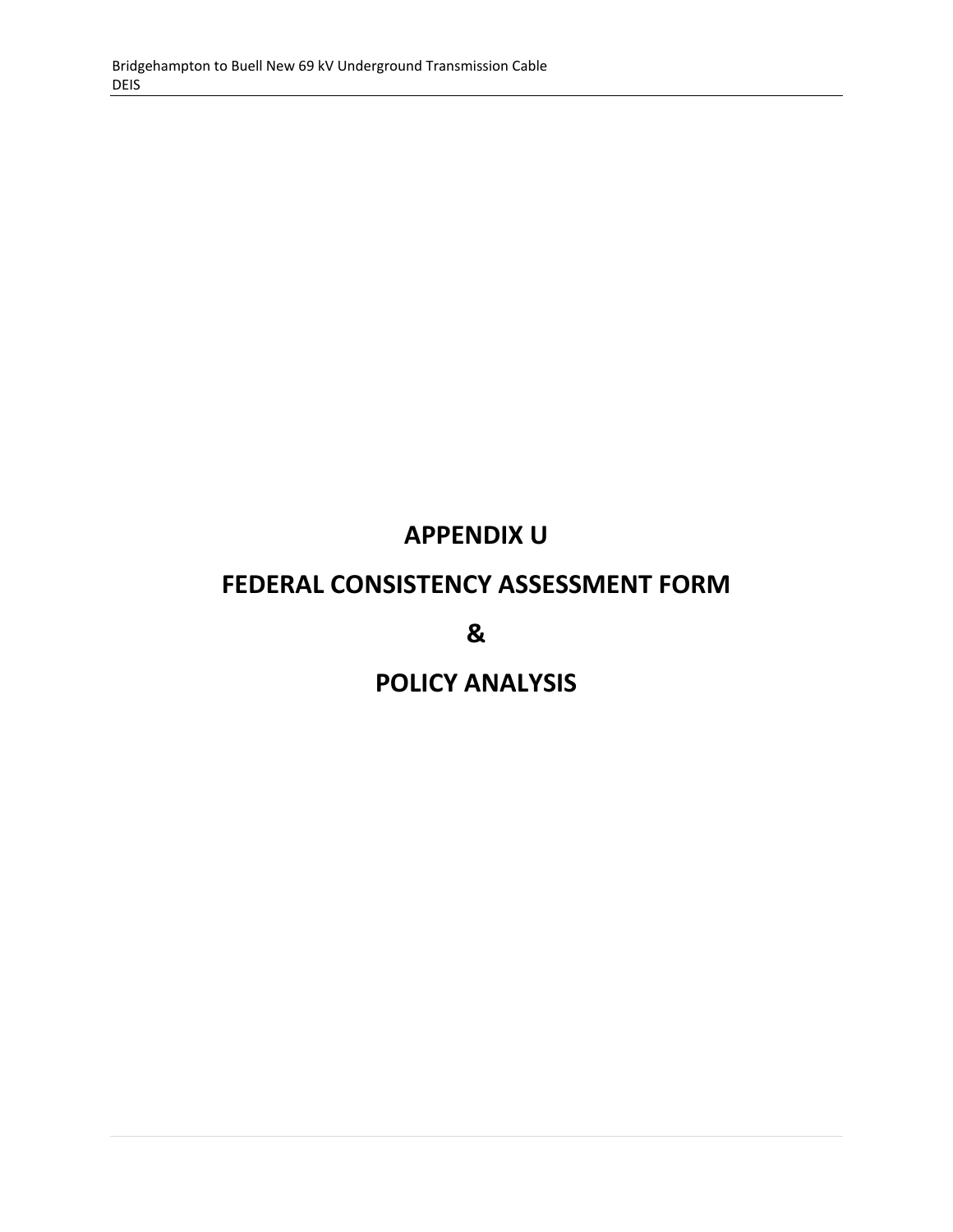# NEW YORK STATE DEPARTMENT OF STATE COASTAL MANAGEMENT PROGRAM

### Federal Consistency Assessment Form

An applicant, seeking a permit, license, waiver, certification or similar type of approval from a federal agency which is subject to the New York State Coastal Management Program (CMP), shall complete this assessment form for any proposed activity that will occur within and/or directly affect the State's Coastal Area. This form is intended to assist an applicant in certifying that the proposed activity is consistent with New York State's CMP as required by U.S. Department of Commerce regulations (15 CFR 930.57). It should be completed at the time when the federal application is prepared. The Department of State will use the completed form and accompanying information in its review of the applicant's certification of consistency.

# A. **APPLICANT** (please print)

1. Name: PSEG Long Island as Agent for the Long Island Lighting Company d/b/a LIPA, a wholly owned subsidiary of the Long Island Power Authority

|  | 2. Address: 175 East Old Country Road, Hicksville, NY 11801 |
|--|-------------------------------------------------------------|
|  | 3. Telephone: Area Code ( ) 516-738-6177                    |

### B. **PROPOSED ACTIVITY:**

1. Brief description of activity:

Bridgehampton Substation located on Bridgehampton-Sag Harbor Turnpike in the Town of Southampton to the Buell Substation located on Cove Hollow Road in the Town of East Hampton (approximately 5.2 miles). The new underground<br>cable is decised to be installed holesy are de within the evisiting LIPA curred and/approximatelled everyboo  $_2$  cable is designed to be installed below grade within the existing LIPA owned and/or controlled overhead right-of-way (ROW). $-$ The Proposed Action is the installation of a new underground 69kV transmission cable and 14 manholes from the

#### 2. Purpose of activity:

will provide an additional transmission supply that could be used to relieve any nigh and margit and mitigate the fit and the benchment on the i and bystem and to<br>Customers. Implementation of the Proposed Action reinforces Necovery limitations. The Public Need for the Proposed Action relates to LIPA's objective of providing safe and reliable electric service to the eastern end of Long Island. The Proposed Action<br>will provide an additional transmission supply that Recovery limitations.

#### 3. Location of activity:

| Suffolk                                             | Town of Southampton & Town of East Hamtpon | Below grade within the existing LIPA<br>owned and/or controlled overhead ROW |  |
|-----------------------------------------------------|--------------------------------------------|------------------------------------------------------------------------------|--|
| County                                              | City, Town, or Village                     | <b>Street or Site Description</b>                                            |  |
| 4. Type of federal permit/license required: NWP #57 |                                            |                                                                              |  |

5. Federal application number, if known:

6. If a state permit/license was issued or is required for the proposed activity, identify the state agency and provide the application or permit number, if known:

Long Island Power Authority- Lead Agency, SEQRA; NYSDOS, Coastal **Languing Contact** Consistency; NYSDEC, Incidental Take Permit (Part 182), Individual Permit (Article 24-Freshwater Wetlands), Stormwater Pollution Prevention Plan (GP#0-20-001); New York State Legislature, Parkland Alienation.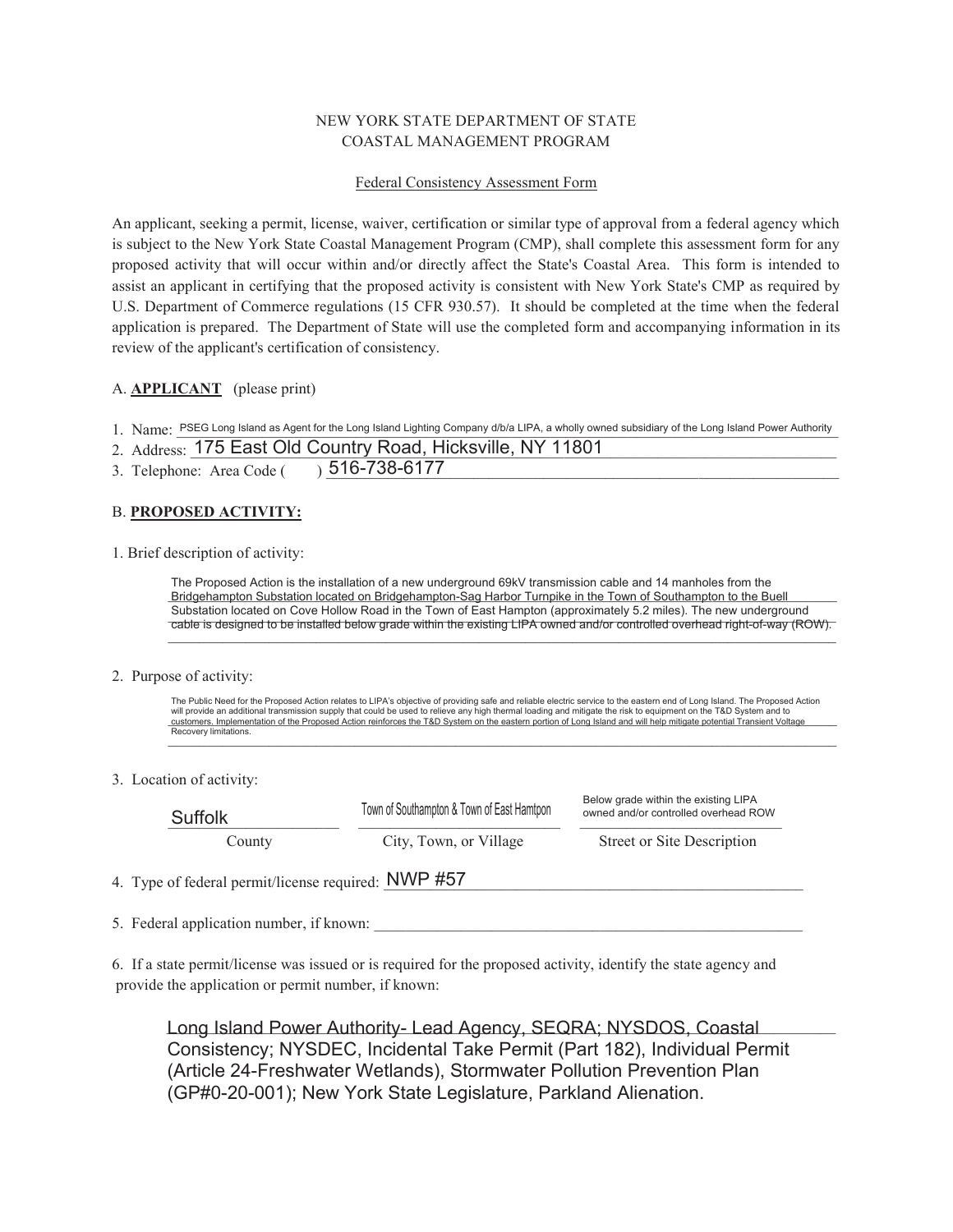C. **COASTAL ASSESSMENT** Check either "YES" or "NO" for each of these questions. The numbers following each question refer to the policies described in the CMP document (see footnote on page 2) which may be affected by the proposed activity.

1. Will the proposed activity result in any of the following: YES/NO

- a. Large physical change to a site within the coastal area which will require the preparation of an environmental impact statement? (11, 22, 25, 32, 37, 38, 41, 43)
- b. Physical alteration of more than two acres of land along the shoreline, land under water or coastal waters? (2, 11, 12, 20, 28, 35, 44) \_\_ \_\_
- c. Revitalization/redevelopment of a deteriorated or underutilized waterfront site? (1)
- d. Reduction of existing or potential public access to or along coastal waters?  $(19, 20)$
- e. Adverse effect upon the commercial or recreational use of coastal fish resources?  $(9,10)$
- f. Siting of a facility essential to the exploration, development and production of energy resources in coastal waters or on the Outer Continental Shelf? (29)
- g. Siting of a facility essential to the generation or transmission of energy? (27)
- h. Mining, excavation, or dredging activities, or the placement of dredged or fill material in coastal waters?  $(15, 35)$
- i. Discharge of toxics, hazardous substances or other pollutants into coastal waters?  $(8, 15, 35)$
- j. Draining of stormwater runoff or sewer overflows into coastal waters? (33)
- k. Transport, storage, treatment, or disposal of solid wastes or hazardous materials? (36, 39)
- l. Adverse effect upon land or water uses within the State's small harbors? (4) \_\_ \_\_
- 2. Will the proposed activity affect or be located in, on, or adjacent to any of the following: YES/NO
	- a. State designated freshwater or tidal wetland? (44)
	- b. Federally designated flood and/or state designated erosion hazard area?  $(11, 12, 17)$
	- c. State designated significant fish and/or wildlife habitat? (7)
	- d. State designated significant scenic resource or area? (24)
	- e. State designated important agricultural lands? (26)
	- f. Beach, dune or Barrier Island?  $(12)$
	- g. Major ports of Albany, Buffalo, Ogdensburg, Oswego or New York? (3) \_\_ \_\_
	- h. State, county, or local park?  $(19, 20)$
	- i. Historic resource listed on the National or State Register of Historic Places? (23)
- 3. Will the proposed activity require any of the following: YES/NO
	- a. Waterfront site?  $(2, 21, 22)$
	- b. Provision of new public services or infrastructure in undeveloped or sparsely populated sections of the coastal area?  $(5)$
	- c. Construction or reconstruction of a flood or erosion control structure?  $(13, 14, 16)$
	- d. State water quality permit or certification?  $(30, 38, 40)$
	- e. State air quality permit or certification?  $(41, 43)$
- 4. Will the proposed activity occur within and/or affect an area covered by a State-approved local waterfront revitalization program, or State-approved regional coastal management program? (see policies in program document\*)

✔ ✔

✔









✔  $\sqrt{ }$ 

 $\overline{|\sqrt{ }}$ 

∟⊻∟

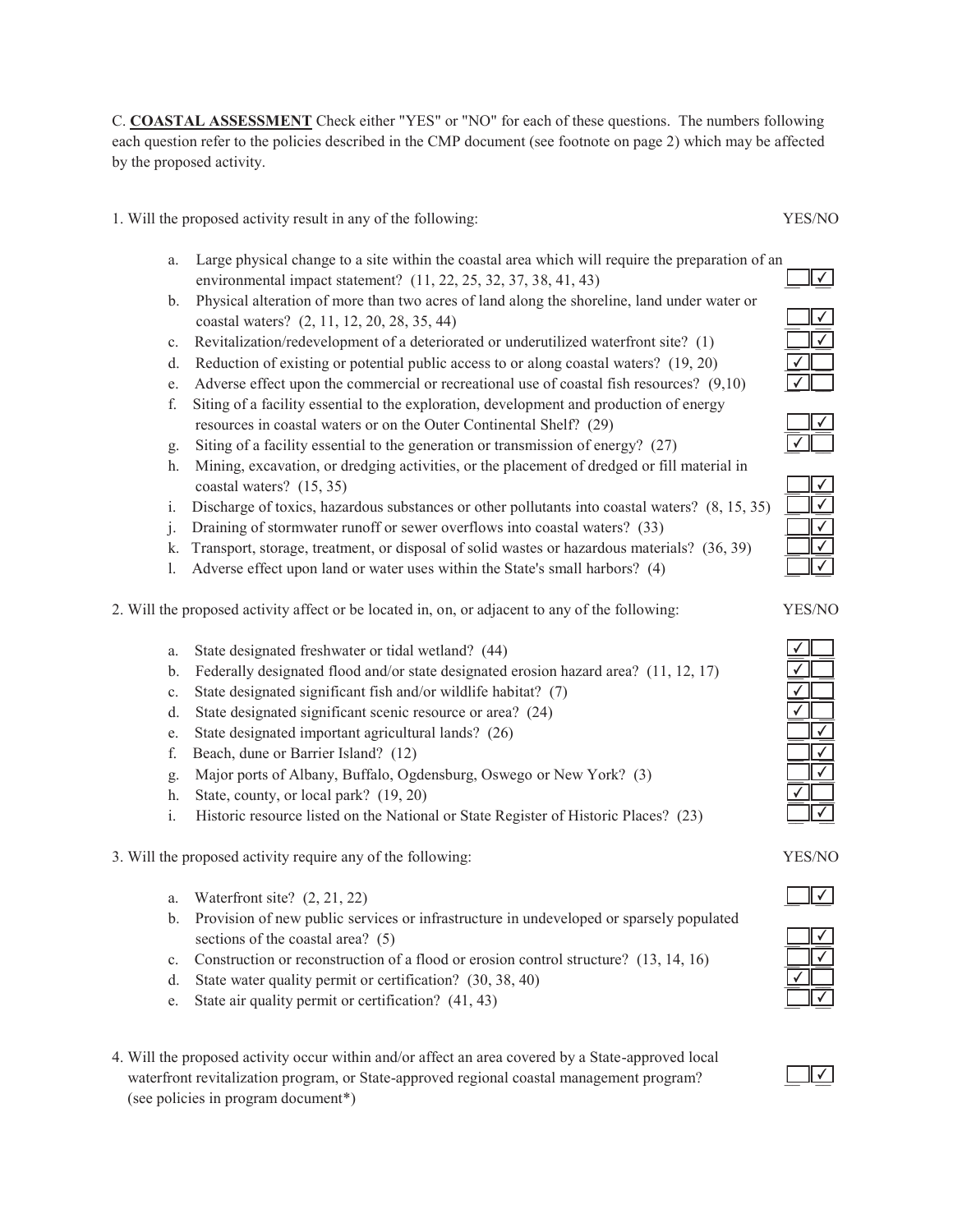### D. **ADDITIONAL STEPS**

1. If all of the questions in Section C are answered "NO", then the applicant or agency shall complete Section E and submit the documentation required by Section F.

2. If any of the questions in Section C are answered "YES", then the applicant or agent is advised to consult the CMP, or where appropriate, the local waterfront revitalization program document\*. The proposed activity must be analyzed in more detail with respect to the applicable state or local coastal policies. On a separate page(s), the applicant or agent shall: (a) identify, by their policy numbers, which coastal policies are affected by the activity, (b) briefly assess the effects of the activity upon the policy; and, (c) state how the activity is consistent with each policy. Following the completion of this written assessment, the applicant or agency shall complete Section E and submit the documentation required by Section F.

# E. **CERTIFICATION**

The applicant or agent must certify that the proposed activity is consistent with the State's CMP or the approved local waterfront revitalization program, as appropriate. If this certification cannot be made, the proposed activity shall not be undertaken. If this certification can be made, complete this Section.

"The proposed activity complies with New York State's approved Coastal Management Program, or with the applicable approved local waterfront revitalization program, and will be conducted in a manner consistent with such program."

| Applicant/Agent's Name:      | PSEG Long Island as Agent for the Long Island Lighting Company d/b/a LIPA, a wholly owned subsidiary of the Long Island Power Authority |  |
|------------------------------|-----------------------------------------------------------------------------------------------------------------------------------------|--|
|                              | Address: 175 East Old Country Road, Hicksville, NY 11801                                                                                |  |
| Telephone: Area Code (       | 516-738-6177                                                                                                                            |  |
| Applicant/Agent's Signature: | Date:                                                                                                                                   |  |

# F. **SUBMISSION REQUIREMENTS**

1. The applicant or agent shall submit the following documents to the **New York State Department of State, Office of Planning and Development, Attn: Consistency Review Unit, One Commerce Plaza-Suite 1010, 99 Washington Avenue, Albany, New York 12231.**

- a. Copy of original signed form.
- b. Copy of the completed federal agency application.
- c. Other available information which would support the certification of consistency.

2. The applicant or agent shall also submit a copy of this completed form along with his/her application to the federal agency.

3. If there are any questions regarding the submission of this form, contact the Department of State at (518) 474-6000.

\*These state and local documents are available for inspection at the offices of many federal agencies, Department of environmental Conservation and Department of State regional offices, and the appropriate regional and county planning agencies. Local program documents are also available for inspection at the offices of the appropriate local government.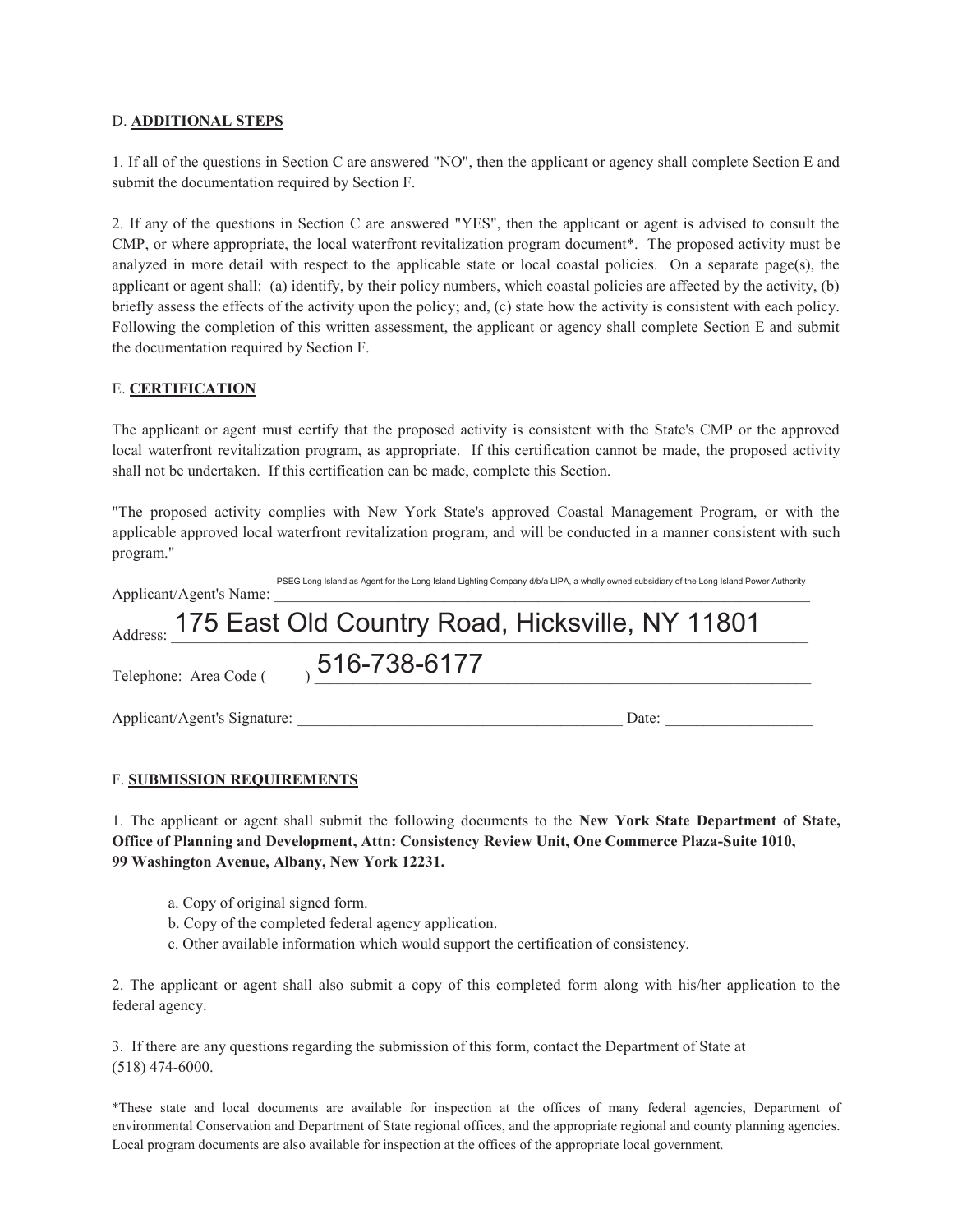# **Bridgehampton to Buell (BTB) New 69 kV Underground Transmission Cable Conformance with New York State Coastal Zone Management Policies**

- 1. Will the proposed activity result in any of the following:
- h) Reduction of existing or potential public access to or along coastal waters? (19,20)
- *Policy 19 Protect, maintain, and increase the level and types of access to public water related recreation resources and facilities.*
- Response: The Proposed Action will temporarily impact access to portions of the coastal area within the Long Pond Greenbelt during construction only. Access to the Long Pond Greenbelt from Widows Gavits Road and to the areas immediately surrounding the construction will be impacted; access to the remainder of the greenbelt, not immediately within the construction area, will not be impacted. Construction will last a maximum of 3-5 months and will take place during the off-season to help mitigate impacts to access to recreation resources. Access to all recreation resources will be restored upon the completion of construction. The Proposed Action will have no permanent impact to access to public water related recreation resources and facilities.
- *Policy 20 Access to the publicly-owned foreshore and to lands immediately adjacent to the foreshore or the water's edge that are publicly-owned shall be provided and it shall be provided in a manner compatible with adjoining uses.*
- Response: The Proposed Action will temporarily impact access to portions of the coastal area within the Long Pond Greenbelt during construction only. Construction will last a maximum of 3-5 months and will take place during the off-season to help mitigate impacts to publically-owned foreshore and to lands immediately adjacent to the foreshore of the water's edge. Access to all recreation resources will be restored upon the completion of construction. The Proposed Action will have no permanent impact to access to publically-owned foreshore and to lands immediately adjacent to the foreshore of the water's edge
- e) Adverse effect upon the commercial or recreational use of coastal fish resources? (9,10)
- *Policy 9 Expand recreational use of fish and wildlife resources in coastal areas by increasing access to existing resources, supplementing existing stocks, and developing new resources.*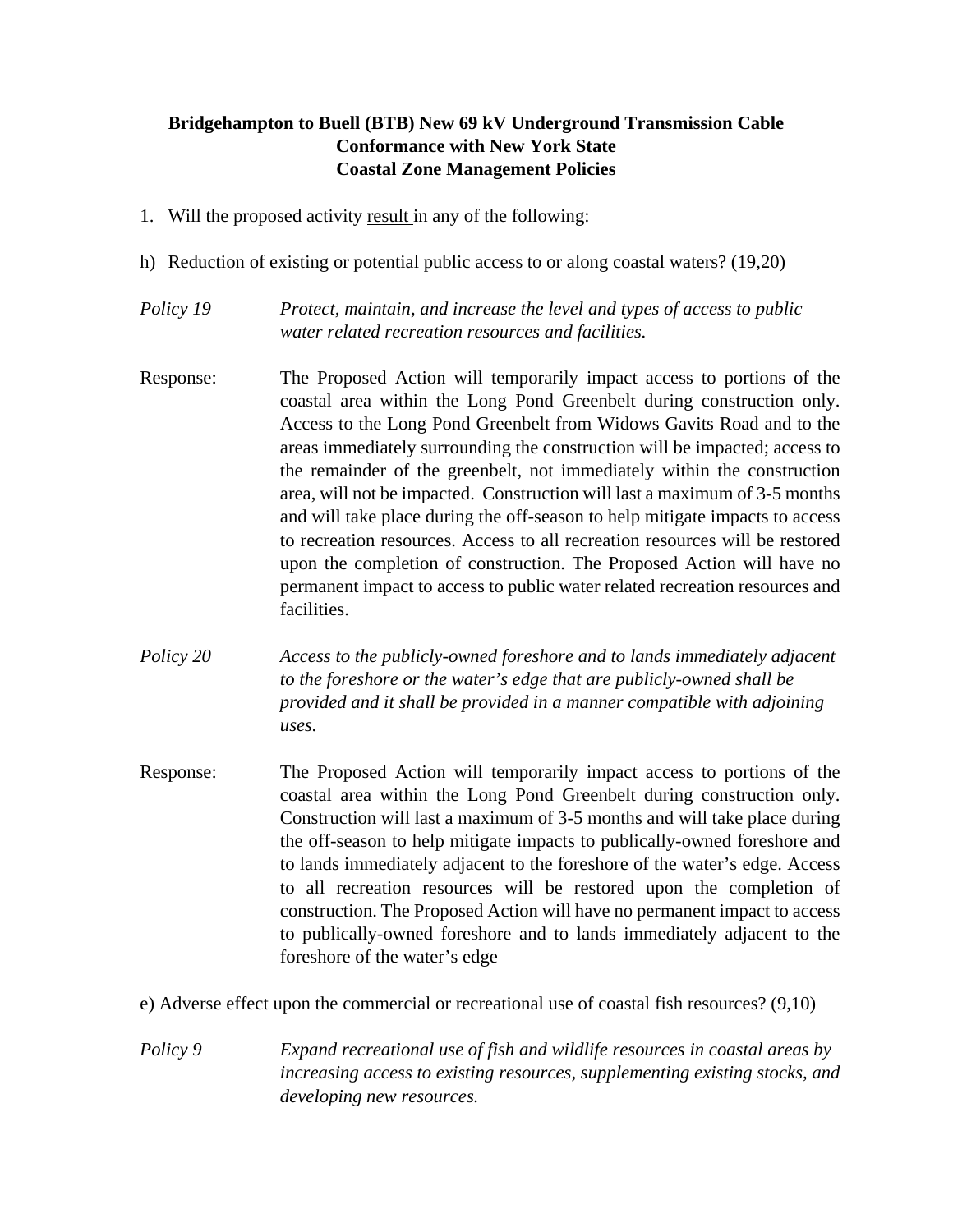- Response: The Proposed Action will temporarily impact access to portions of the coastal area within the Long Pond Greenbelt during construction only. Construction will last a maximum of 3-5 months and will take place during the off-season to help mitigate impacts to recreation use of coastal fish resources. Access to all coastal fish resources will be restored upon the completion of construction. The Proposed Action will have no permanent impact to access to recreational use of fish and wildlife resources.
- *Policy 10 Further develop commercial finfish, shellfish and crustacean resources in the coastal area by encouraging the construction of new, or improvement of existing on-shore commercial fishing facilities, increasing marketing of the State's seafood products, maintaining adequate stocks, and expanding aquaculture facilities.*
- Response:  $N/A$  The Proposed Action is not located near any commercial fishing facilities. The Proposed Action site is not proposed for on-shore commercials fishing facilities nor has any such facility been contemplated at the site. No fish stocking is proposed in association with the Proposed Action, and no aquaculture activities are proposed. The subsurface portion would be compatible with the existing uses adjacent to and within the Proposed Action area. Accordingly, the Proposed Action would not result in impacts to commercial fishing activities and the Action is consistent with these policies.
- g) Siting of a facility essential to the generation or transmission of energy? (27)
- *Policy 27 Decisions on the siting and construction of major energy facilities in the coastal area will be based on public energy needs, compatibility of such*  facilities with the environment, and the facility's need for a shorefront *location.*
- Response: The Public Need for the Proposed Action relates to LIPA's objective of providing safe and reliable electric service to the eastern end of Long Island. The South Fork T&D System of eastern Long Island has been the subject of continuous studies due to the experienced and forecasted electric load growth in the area. This area has been growing in terms of electrical demand at an average rate of 2.4% since 2009. The average annual forecasted net electric load growth for that area for the next 10 years is approximately 2% per year. The anticipated load growth will result various thermal and voltage constraints on this portion of the T&D System resulting in the need for various transmission improvement projects in order to provide reliable electric service. The Proposed Action is part of a portfolio of projects that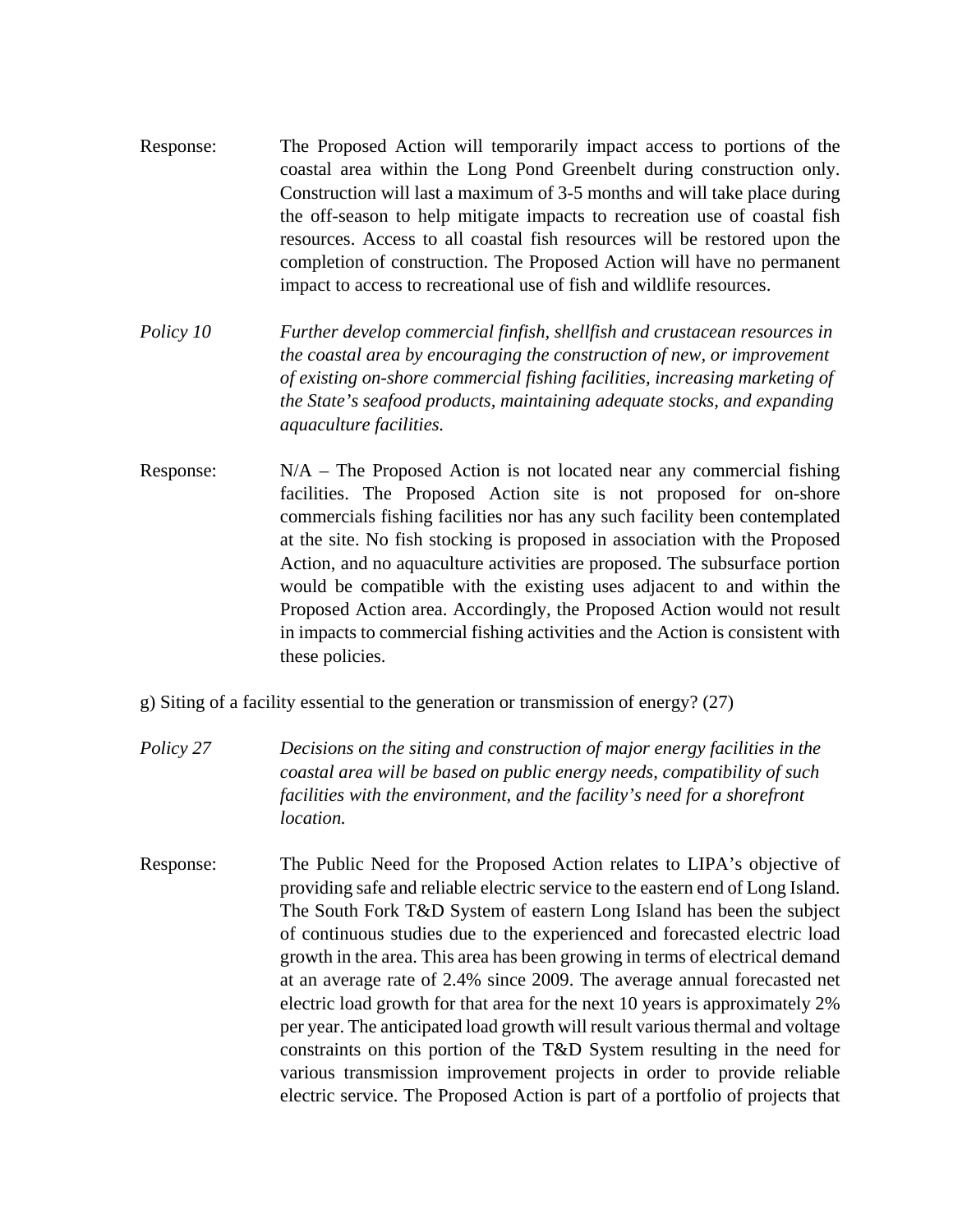have been selected which meet the anticipated T&D System needs until at least 2030.

Furthermore, the current configuration of existing transmission circuits are such that the loss of the double circuit would result in a single 69 kV supply to portions of the North Fork and areas east of the Bridgehampton Substation on the South Fork. In 2025, under forecasted electric load conditions, such a loss would result in unsafe, high thermal loading on the remaining 69 kV supply, which is anticipated to be above PSEG Long Island's Transmission Planning Criteria, which dictates the electrical and thermal loads acceptable for the T&D System. High thermal load beyond the planning criteria poses an unacceptable risk of damaging T&D System equipment, which can result in significant customer outages. The Proposed Action will provide an additional transmission supply that could be used to relieve any high thermal loading and mitigate the risk to equipment on the T&D System and to customers.

The Proposed Action has been designed to be installed below grade beneath the existing Long Island Power Authority owned and/or controlled overhead right-of-way (ROW) which bisects the coastal area within the Long Pond Greenbelt. The Proposed Action will not expand the ROW and, with the exception of the minimal area occupied by manhole covers, will not alter the habitat or land use within the coastal area.

- 2. Will the proposed activity affect or be located in, on, or adjacent to any of the following:
- a) State designated freshwater or tidal wetland? (44)

*Policy 44 Preserve and protect tidal and freshwater wetlands and preserve the benefits derived from these areas.*

Response: The Proposed Action will install the proposed underground transmission cable directly beneath the two identified freshwater wetlands within the coastal area via horizontal direction drill (HDD). As such, there are no anticipated impacts to turbidity or surface conditions of the ponds. A single manhole will be installed within the previously disturbed dirt path on the east side of Long Pond within the ROW. There will be no change in habitat type or quality surrounding the wetland.

> The HDD installation for the Proposed Action will utilize a drilling fluid to facilitate the advancement of the drill bit through the soil, which is a standard practice for such operations. Because the drilling fluid consists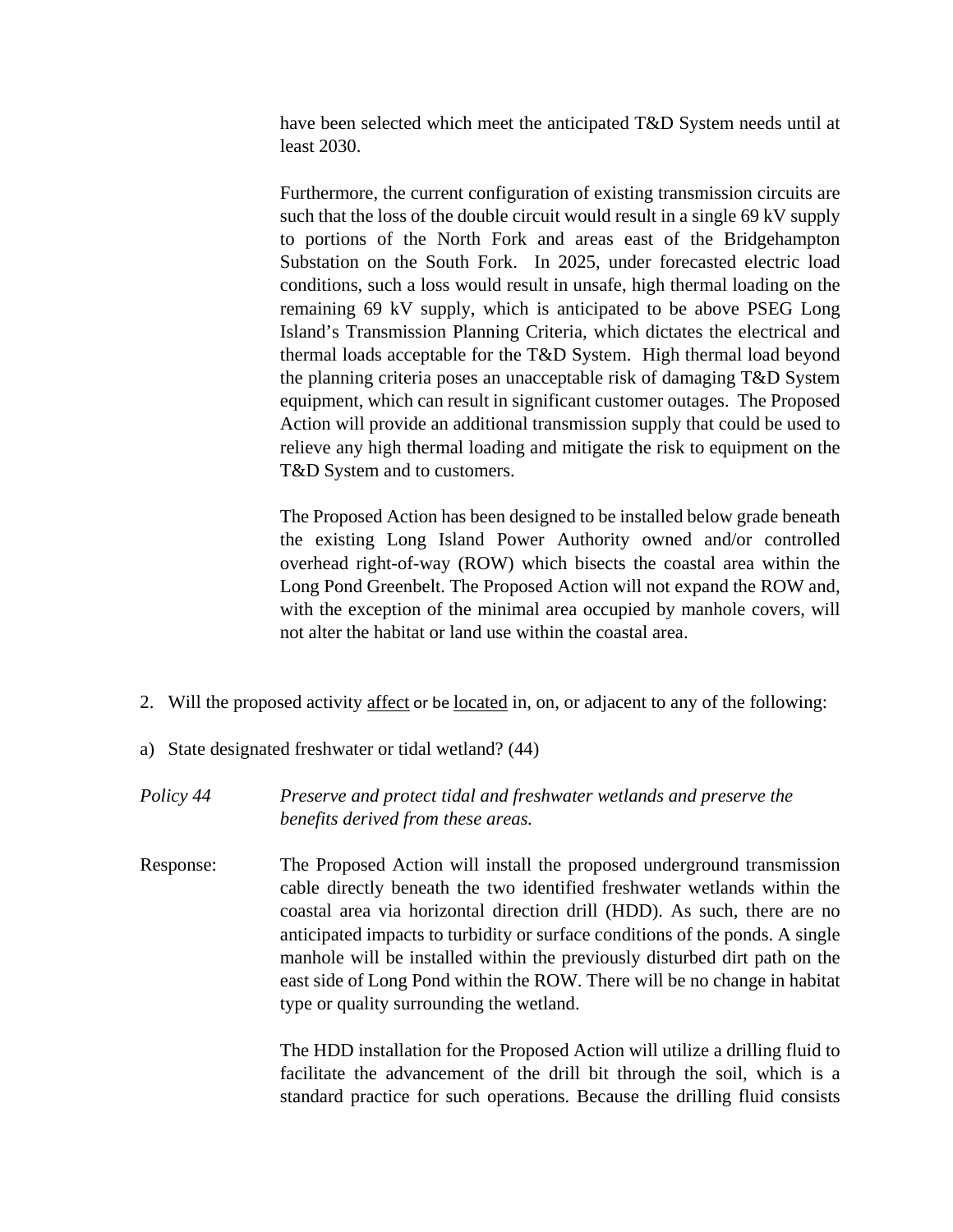mainly of a bentonite clay-water mixture, it is not considered to be hazardous or toxic. However, the drilling fluid does comprise a fine-grained sediment slurry which potentially could adversely affect sensitive resources such as surface waters and wetlands, as well as the ecological species that rely on these resources, if inadvertently released to the environment. The most likely cause of such a release during drilling operations is from a "fracout" event, which involves drilling fluid escaping through fractures in the soil and migrating toward the surface. Escape of drilling fluid from a fracout is most common near the drill entry and exit locations, but can occur at any location along the drill path. To mitigate potential impacts associated with a frac-out event, a Frac-Out Contingency Plan will be prepared.

Given the lack of disturbance to wetlands or regulated adjacent areas as a result of the proposed installation methods for the cable, and the frac out response plan which will be implemented should a frac out occur during drilling activities, no significant adverse impacts to wetlands will occur as a result of the Proposed Action.

- b) Federally designated flood and/or state designated erosion hazard area? (11,12, 17)
- *Policy 11 Buildings and other structures will be sited in the coastal area so as to minimize damage to property and the endangering of human lives caused by flooding and erosion.*
- Response: The Proposed Action includes the installation of a subsurface structures that will remain in-place; the structures will not have an impact on properties, and endanger human lives due to flooding events and erosion.
- *Policy 12 Activities or development in the coastal area will be undertaken so as to minimize damage to natural resources and property from flooding and erosion by protecting natural protective features including beaches, dunes, barrier islands and bluffs.*
- Response: The Proposed Action includes the installation of a subsurface structures that will remain in-place; the structures will not have an impact on properties, and endanger human lives due to flooding events and erosion. Furthermore, the Proposed Action has been designed to limit disturbance within the coastal area to the maximum extent practicable. A single underground manhole will be placed within previously disturbed areas on the west side on Long Pond. With the exception of the minimal area occupied by manhole covers, will not alter the habitat or land use within the coastal area.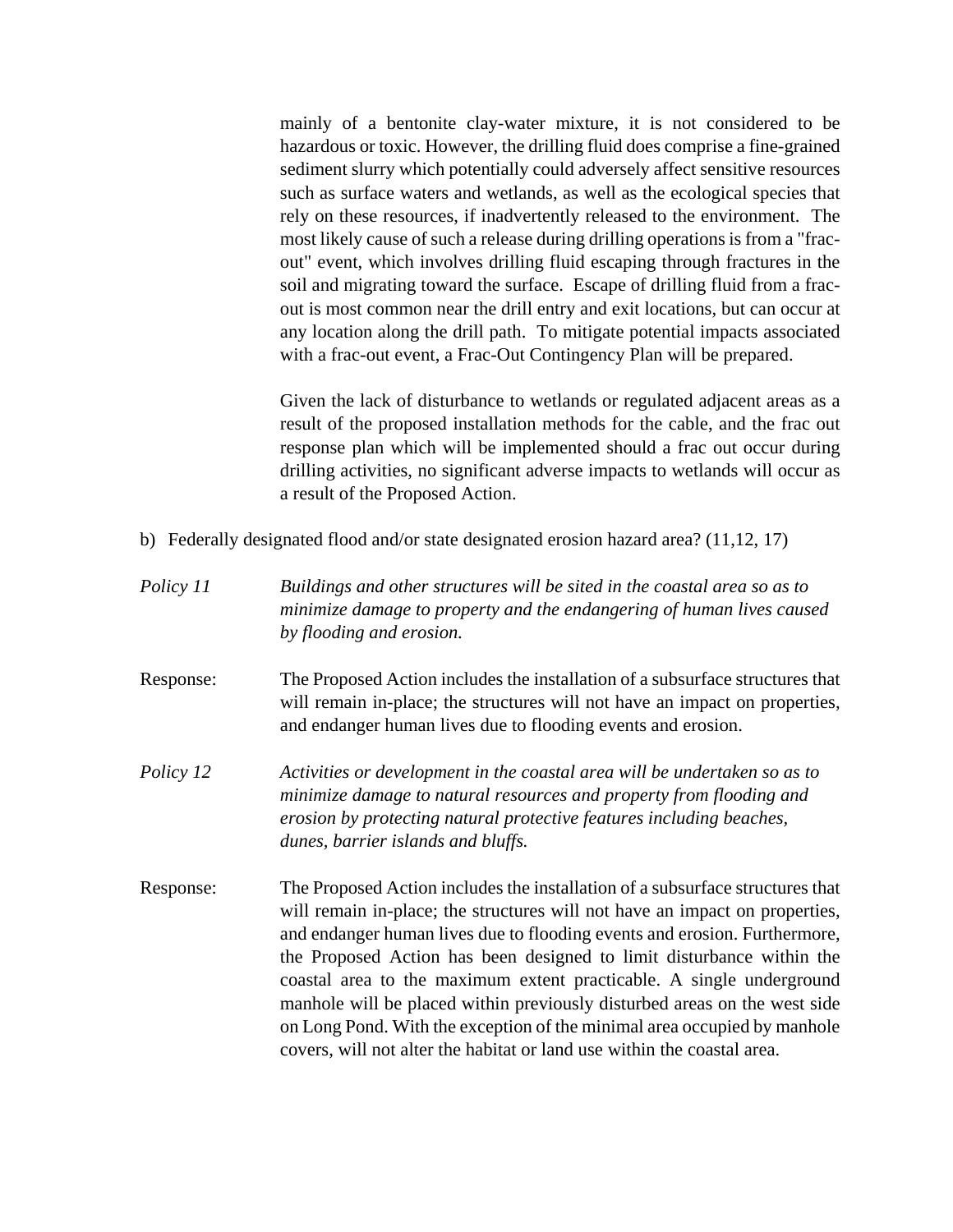| Policy 17 | Non-structural measures to minimize damage to natural resources and |
|-----------|---------------------------------------------------------------------|
|           | property from flooding and erosion shall be used whenever possible. |
|           |                                                                     |

- Response: N/A The Proposed Action does not utilize non-structural measures for flood and erosion protection as the Proposed Action is not for the aforementioned purposes.
- c) State designated significant fish and/or wildlife habitat? (7)
- *Policy 7 Significant coastal fish and wildlife habitats will be protected, preserved, and, where practical, restored so as to maintain their viability as habitats.*
- Response: The Proposed Action is located within a listed Significant Coastal Fish Habitat and Wildlife Habitat – Long Pond Greenbelt. The Proposed Action is not expected to impact the viability of existing significant fish and wildlife habitats. As stated above in response to *Policy 44,* given the lack of disturbance to wetlands or regulated adjacent areas as a result of the proposed installation methods for the cable, the location of the manhole within the previously disturbed areas, and the frac out response plan which will be implemented should a frac out occur during drilling activities, no significant adverse impacts to significant coastal fish and wildlife habitat will occur as a result of the Proposed Action.
- d) State designated significant scenic resource or area? (24)
- *Policy 24 Prevent impairment of scenic resources of statewide significance.*
- Response: The Long Pond Greenbelt has been identified as a locally significant scenic resource. The Proposed Action includes the installation of a subsurface structures that will remain in-place; With the exception of the minimal area occupied by manhole covers, will not alter or impair the local scenic resource.
- h) State, county, or local park? (19, 20)
- *Policy 19 Protect, maintain, and increase the level and types of access to public water related recreation resources and facilities.*
- Response: As previsouly discussed, the Proposed Action will temporarily impact access to portions of the coastal area within the Long Pond Greenbelt during construction only. Access to the Long Pond Greenbelt from Widows Gavits Road and to the areas immediately surrounding the construction will be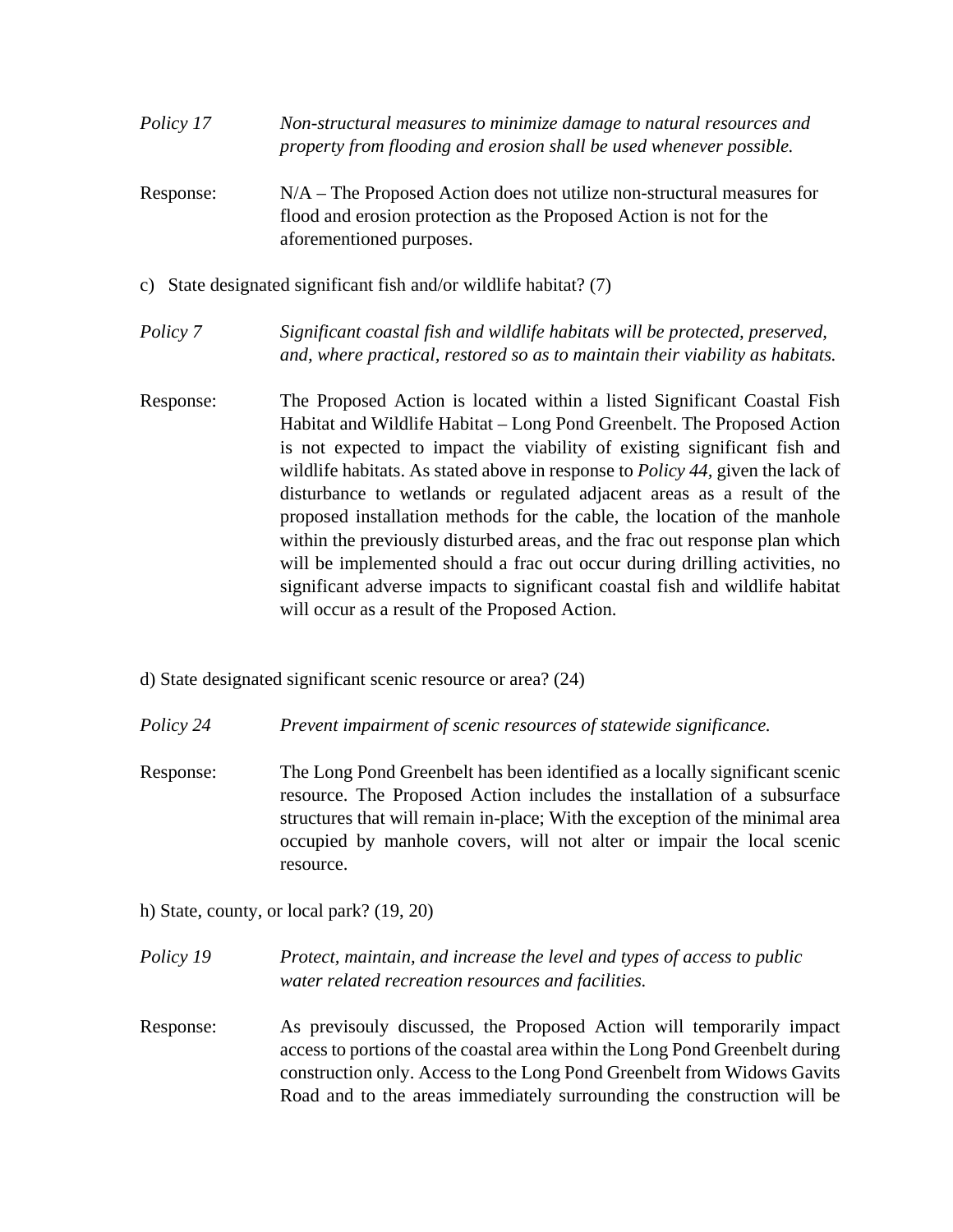impacted; access to the remainder of the greenbelt, no immediately within the construction area, will not be impacted. Construction will last a maximum of 3-5 months and will take place during the off-season to help mitigate impacts to access to recreation resources. Access to all recreation resources will be restored upon the completion of construction. The Proposed Action will have no permanent impact to access to public water related recreation resources and facilities.

- *Policy 20 Access to the publicly-owned foreshore and to lands immediately adjacent to the foreshore or the water's edge that are publicly-owned shall be provided and it shall be provided in a manner compatible with adjoining uses.*
- Response: As discussed above, the Proposed Action will temporarily impact access to portions of the coastal area within the Long Pond Greenbelt during construction only. Access to the Long Pond Greenbelt from Widows Gavits Road and to the areas immediately surrounding the construction will be impacted; access to the remained of the greenbelt, no immediately within the construction area, will not be impacted. Construction will last a maximum of 3-5 months and will take place during the off-season to help mitigate impacts to access to recreation resources. Access to all recreation resources will be restored upon the completion of construction. The Proposed Action will have no permanent impact to access to public water related recreation resources and facilities.
- 3. Will the proposed activity require any of the following:
- d) State water quality permit or certification? (30, 38, 40)

| Policy 30 | Municipal, industrial, and commercial discharge of pollutants, including<br>but not limited to, toxic and hazardous substances, into coastal waters will<br>conform to State and National water quality standards. |
|-----------|--------------------------------------------------------------------------------------------------------------------------------------------------------------------------------------------------------------------|
| Response: | $N/A$ – The Proposed Action does not involve siting of water dependent<br>uses and facilities.                                                                                                                     |
| Policy 38 | The quality and quantity of surface water and groundwater supplies will<br>be conserved and protected, particularly where such waters constitute the<br>primary or sole source of water supply.                    |
| Response: | The Proposed Action will not impact the quality or quantity of<br>groundwater supplied. The Proposed Action will temporarily expose soils                                                                          |